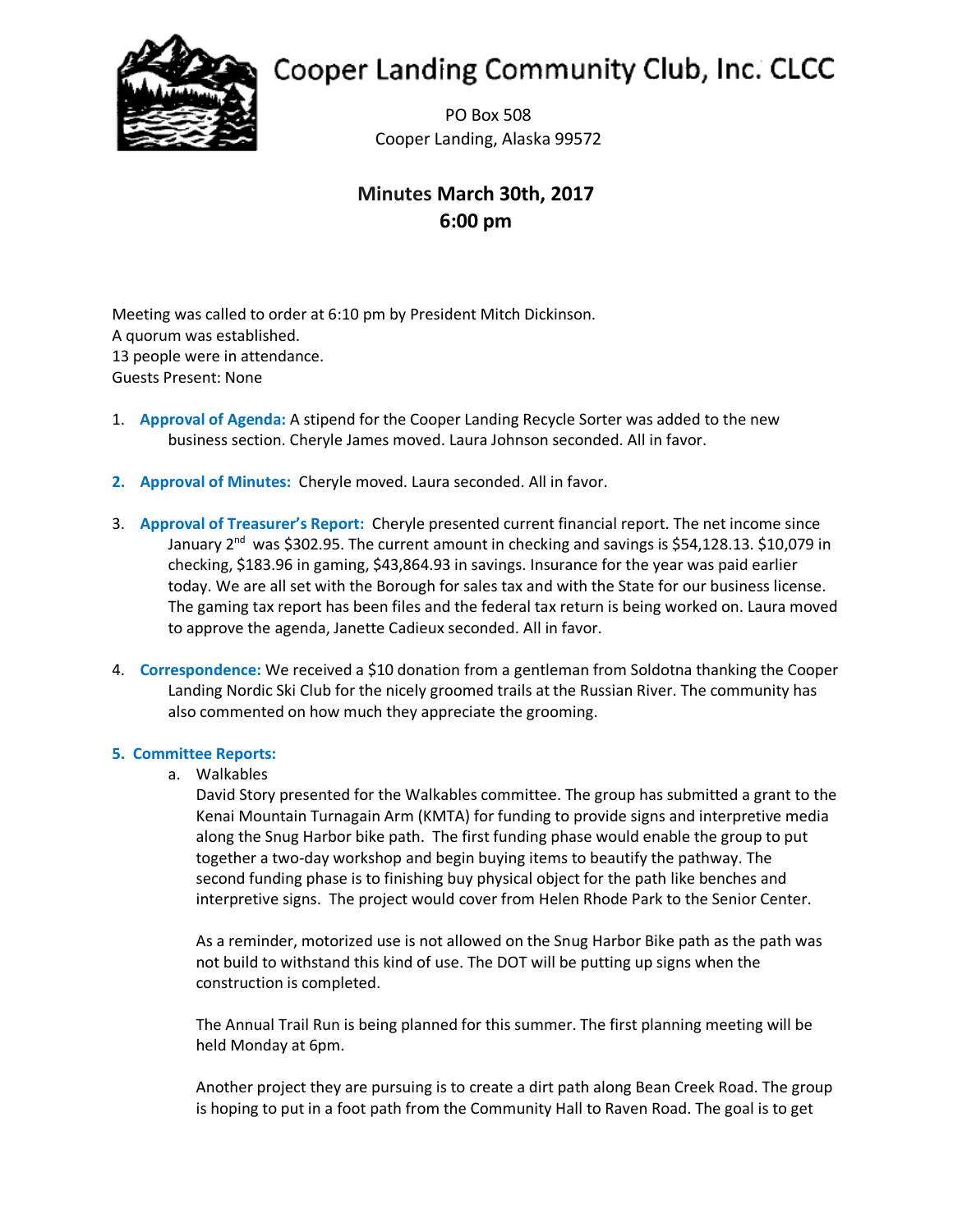pedestrians off the road during the summer months. The proposed section is all on public land. The group is looking for the Community Club's approval before pursuing the project further.

Laura moved to approval the path from Community Center to Raven road. Virginia seconded. All in favor.

b. CERT Supply Storage Building Update

Carrie Williams presented that the building construction is all is completed, but we are still waiting to receive the satellite from Home Land Security. The storage building is constructed and the price has been dropped by \$750 dollars. The shed total is now\$1,855. It will be set up when the snow has melted.

#### **6. Presentations:** None

#### **7. Old Business:**

a. Softball Game Concessions & Silent Auction

Cooper Landing Emergency Services (CLES) normally does the concessions and silent auction. Dan Michels expressed previously that they are willing to give up the silent auction if someone wants both. There have been two proposals submitted to host the concessions. One from the Chamber and one from two local fishing guides Dave Liesy and Dan Curr. However, recently the Chamber decided they were still interested, but didn't want to cover all of the nights. In years past \$3,000 could be earned through the silent auction, but it requires lots of leg work in the beginning as all items are donated.

Laura made a motion to the let Chamber have the concession and then let them find folks for the other nights. Charlotte Osowiecki seconded. Discussion ensued. It was suggested that the Community Club take on the organization of the concessions and then call upon other groups to split the nights. As no one group seems to want to take on the whole thing, everyone could split the task. The Community Club would then split the funds with the groups who were interested. Food trucks were suggested, but it was thought that outsourcing would take away from the community togetherness and heart of the event. The original motion was withdrawn. Virginia Morgan made the motion to let CLES continue the silent auction. Laura seconded. Discussion opened. All if favor, one opposed. Motion passes.

Cheryle then made a motion that the Community Club take on the organization of the concession for this year. Laura seconded. Community Club would buy the food, find hosts, and the split the funds between the groups. PAC and the Gun Club agreed that they could take a few days. Roughly four people would be needed per night.

It was mentioned that the cleanliness of the hall grounds after the ballgames were over last year was neglected. A to-do list for volunteers will be made for this year to try and help people remember. Charlotte said she will ask the Baptist church if they will be willing to do a clean up the Sunday after the games this year. Discussion ended, all in favor.

#### **8. New Business:**

- a. Split-the-Pot Committee
	- Amy Anderson volunteered to head up the split the pot for the community club.
- b. Stipend for the Cooper Landing Recycle Sorter: